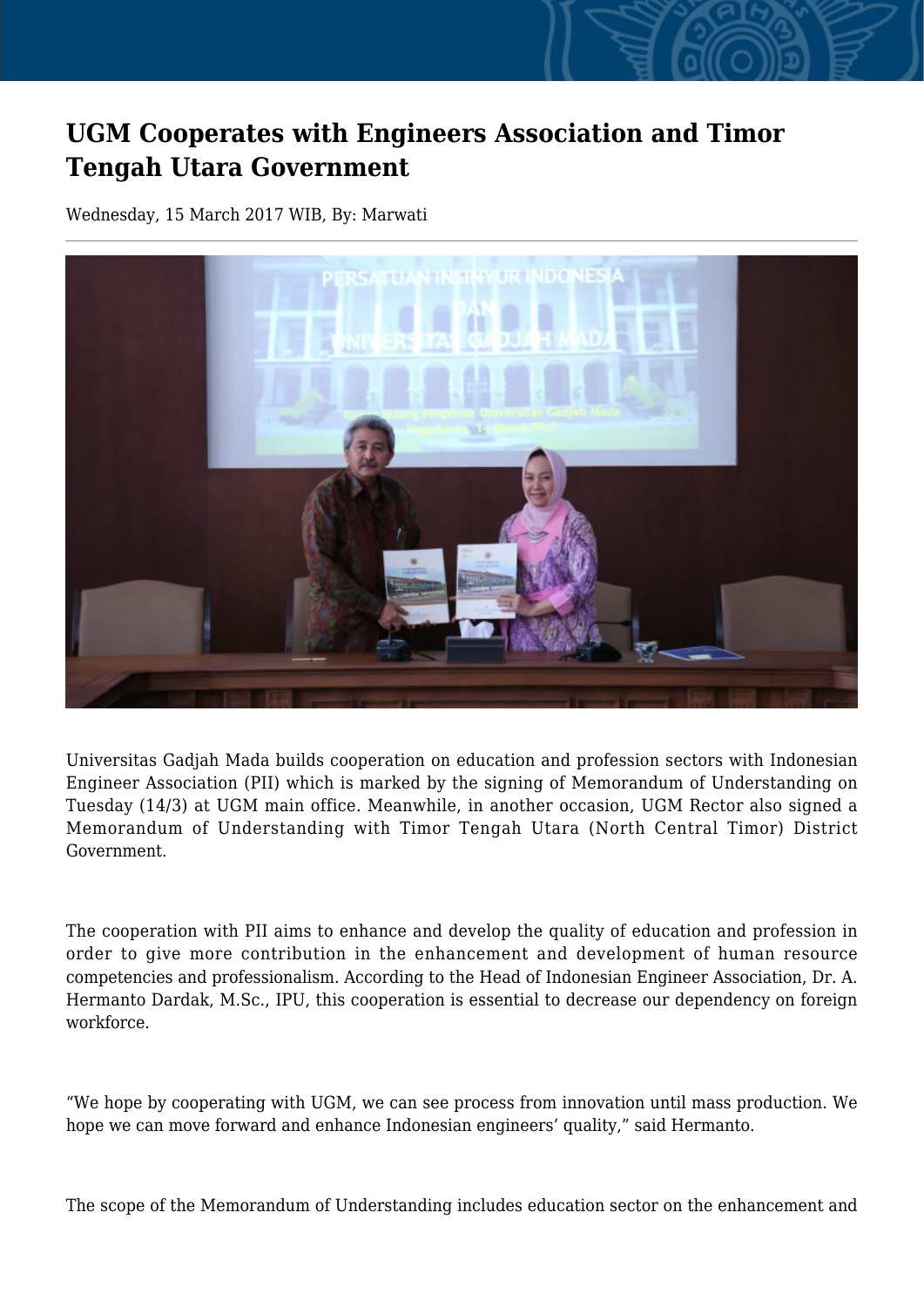development of human resource competencies and exchange, as well as profession sector on engineer capability training, including profession certification test, capability development, and other agreed activities.

"In the near future, we will prepare an engineering profession program which has 24 credits on various fields of interess, such as mechanical engineering, civil engineering, electrical engineering, geodesy engineering, animal science, and forestry," said UGM Rector, Prof. Ir. Dwikorita Karnawati, M.Sc., Ph.D.

Furthermore, the cooperation with practitioners is expected to give benefits to UGM students, particularly who want to do internship.

"We hope the PII can give broader access to UGM students who want to do internship through the ongoing projects so they do not have to line up," she added.

On the same day, UGM rector also signed another Memorandum of Understanding with the local government of Timor Tengah Utara District, East Nusa Tenggara Province, on education, research, and community service sectors. The cooperation is strengthened by the signing of cooperation on coastal communities' empowerment through the development of fish products by Faculty of Agriculture UGM.

The Regent of Timor Tengah Utara District, Raymundus Sau Fernandes, S.Pt., said the district's main problem is the inability of coastal communities in utilizing the district's marine potencies. Despite the marine potencies, most of the coastal communities make a living from farms and animal husbandries.

"We are trying to encourage farmers to shift into making use of the sea as their source of livelihoods. It is difficult to change their mindset in a short time," said Raymundus.

He hopes by cooperating with UGM, it can give a brighter future for marine industries in Timor Tengah Utara through the preparation of excellent and high skills human resources. UGM Rector gives positive response and appreciation to the Timor Tengah Utara local government. She would like to give full support to the programs which are expected to increase the coastal communities' prosperity.

"We have the same commitment in maintaining Indonesian prosperity and sovereignty. We will encourage education, research, and community service development programs in order to create